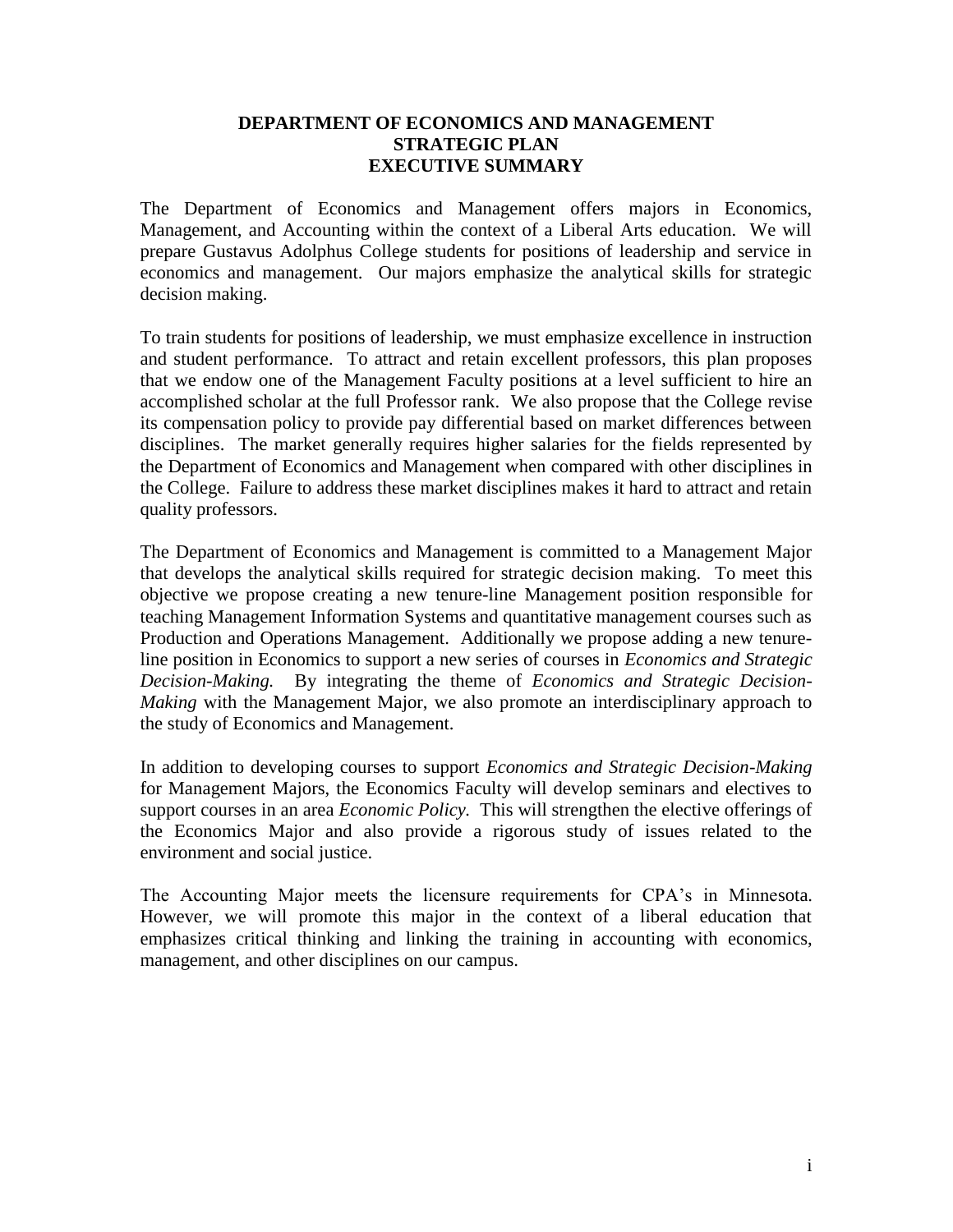#### **DEPARTMENT OF ECONOMICS AND MANAGEMENT STRATEGIC PLAN**

## **Section 1 Department/Program/Center Description**

#### **1.1.1 Mission, vision, and goals**

#### **Mission Statement**

The mission of the Department of Economics and Management at Gustavus Adolphus College is to achieve excellence in providing our students with a globally informed liberal arts-based education in economics, management, and accounting. The ultimate purpose is to enable students to achieve their full potential and to prepare them for fulfilling lives of leadership and service.

#### **Vision Statement**

The Department strives to be recognized by current and prospective students, faculty, graduate programs, and prospective employers for excellence in economics, management, and accounting education within the liberal arts context of the College. We want our majors to be among the most desired by Gustavus' very best students.

#### **Objectives**

In pursuit of our mission and vision, we seek to:

- 1. Prepare Gustavus Adolphus College students for positions of leadership and service in economics, management, and accounting;
- 2. Train our students to use a variety of analytical methods to evaluate economic policy and make effective business decisions;
- 3. Enable students to understand what it means to be part of a global economy;
- 4. Develop students' skills in creative and critical thinking and problem solving, effective communication, and working effectively within groups;
- 5. Expose students to ethical issues germane to their disciplines;
- 6. Promote financial and economic literacy as service to the broader College community;
- 7. Offer students exceptional opportunities for internships, independent research, and service;
- 8. Enable students to understand connections between disciplines both within our department and with the liberal arts offerings of the College;
- 9. Encourage students to discover the pleasures of lifelong learning;
- 10. Foster diversity in the philosophical and pedagogical approaches of the Department of Economics and Management faculty; and
- 11. Increase opportunities for student-faculty research.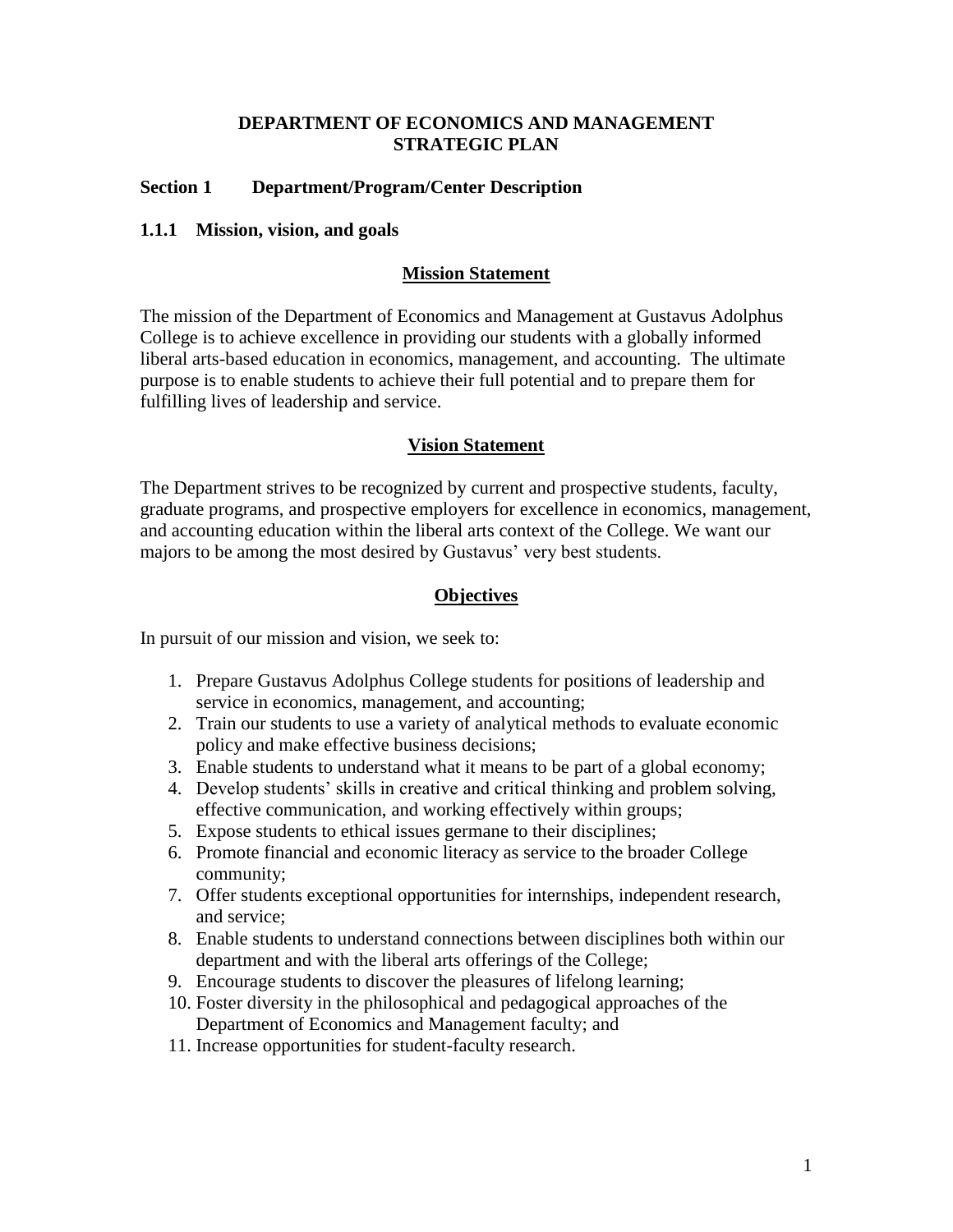# **1.2 Programs**

- 1. Economics Major: This major has both an Analysis Track and a Finance **Track**
- 2. Management Majors: We offer both a Management Major and an International Management Major
- 3. Accounting Majors: We offer a regular four-year Accounting Major and a Public Accounting Major.
- 4. Minors: We offer minors in Economics and Management.
- 5. Environmental Studies: We support an Economics Concentration track in the Environmental Studies Major. This track consists of Principles of Microeconomics, Economics of the Environment and Natural Resources, plus three courses chosen by the student in consultation with an advisor in Economics and Management.
- 6. General Education: Principles of Macroeconomics supports the Social Science Perspective in Curriculum I.

# **1.3 Support relationships**

**Department of Mathematics and Computer Science:** All Economics and Management students must complete MCS-121 Calculus I (or its equivalent) and a statistics course. While we do offer statistics within the Department, several of our students satisfy this requirement in the Department of Mathematics and Computer Science. We strongly advise our Economic Analysis Majors to minor or double major in Mathematics.We are committed to strengthening our relationship with this department.

**Career Center:** Career Exploration and Internships are very popular among our students. We have received very good support from the Career Center in placing our students in good *quality* internships.

**International Management Major:** This major requires students to complete three intermediate language courses as well as three additional courses in History, Political Science, and/or culture in a specific region. At the moment we tend to build our program around what is offered. The Department should work with the departments supporting these International Foundation options to develop a more deliberate relationship.

**Environmental Studies Major:** We support an Economics Concentration as described in 1.2 Programs (above). The professor teaching Economics of the Environment routinely meets with the Environmental Studies Committee.

**Psychology** views Organizational Behavior as an enrichment opportunity for their students. We likewise encourage our students who are pursuing career interests in Human Resource Management to explore Psychology courses that cover parallel interests.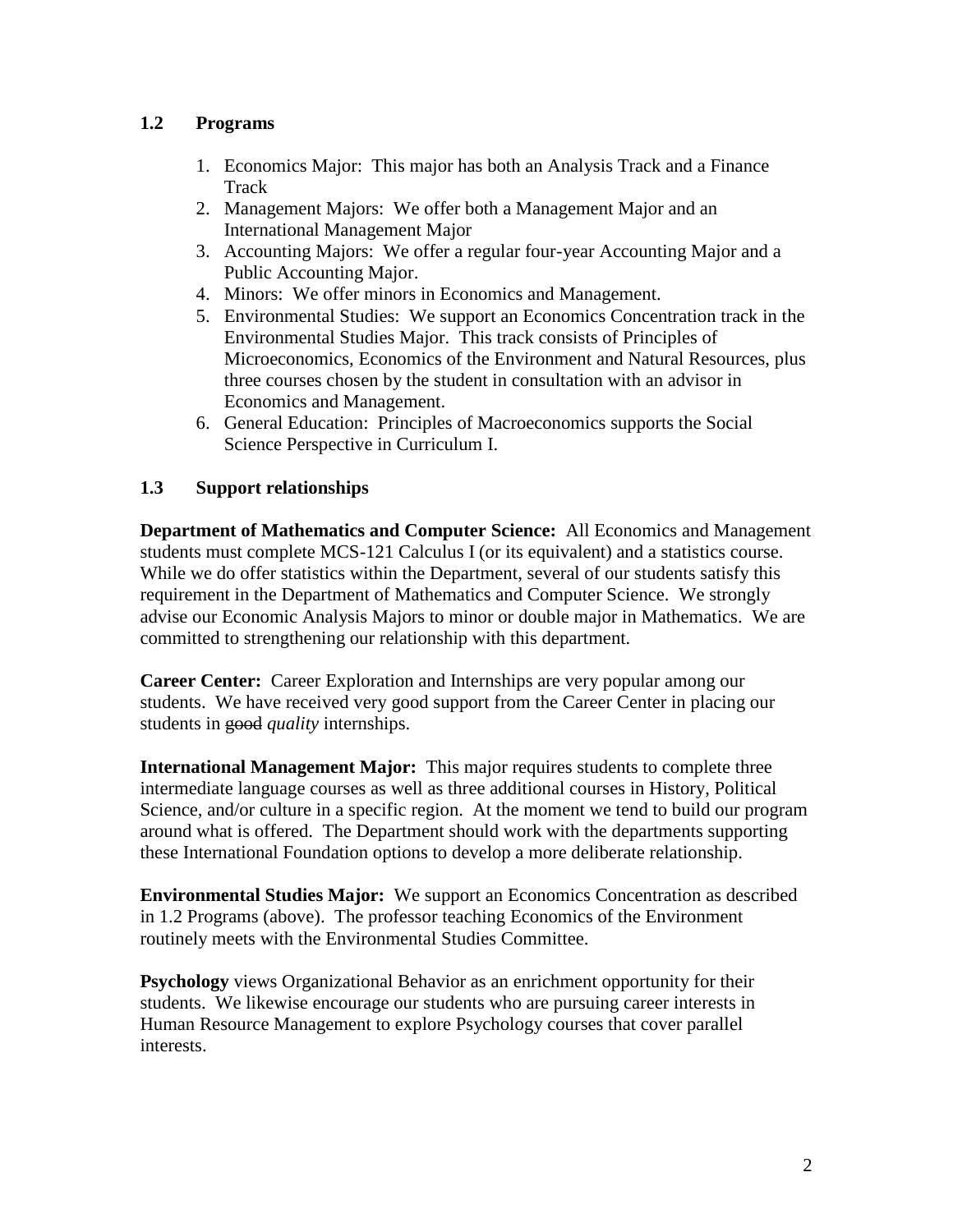# **Section 2 Strategic Review**

## **2.1 Strategic issues**

The following summarizes the current situation of the Economics and Management Department's Strengths, Weaknesses, Opportunities, and Threats:

## **Strengths**

- 1. Combining the three disciplines (Management, Economics, and Accounting) in the same department provides synergies. Students are able to see the connections between the three disciplines, and faculty have more opportunities to contribute to programs outside their discipline.
- 2. Majors in all three of our disciplines emphasize a Liberal Arts approach to instruction and learning.
- 3. Our graduates are held in high regard by the business community. (I base this from interviews with internship supervisors.) Most Accounting Majors are hired by reputable CPA firms. Others find good jobs with reputable companies or the government.
- 4. Our accounting program qualifies students to sit for the CPA exam. Most can meet the 150-hour education requirement within a semester of normal graduation from Gustavus.
- 5. We strongly advise and encourage our majors—especially International Management—to study abroad during their time at Gustavus. We work closely with them and are both flexible and creative with our curriculum to accommodate their needs and opportunities and keep them on pace for graduation.
- 6. Very strong internship programs.
- 7. Committed teaching faculty.
- 8. Many management and accounting faculty members have prior business experience.

## **Weaknesses**

- 1. Compared to other departments, we have a lot of continuing term appointments.
- 2. The College's compensation structure is not competitive with the market for hiring and retaining faculty in our fields.
- 3. Staffing constraints limit the ability to offer electives (especially in Management), senior seminars, and honors programs.
- 4. Staffing constraints make it difficult to be active in college-wide programs such as WRITD, FTS, Curriculum II, and January Term.
- **5.** The "scholarly, professional, and creative" activities of faculty in our department are often not as outwardly visible, nor as well understood or appreciated as the traditional academic presentations and publications of those in most other departments.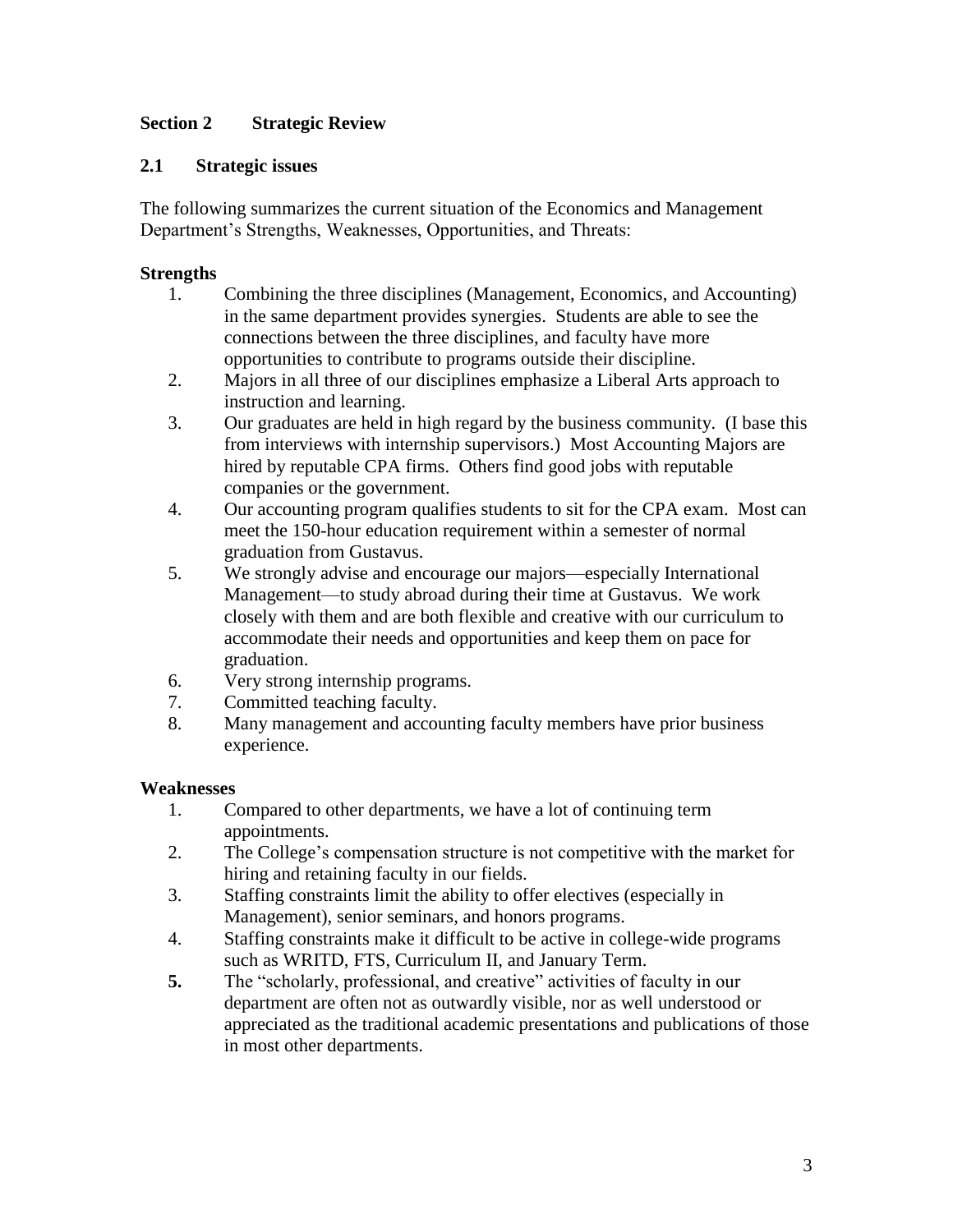# **Opportunities**

- 1. Accounting firms project a shortage for accountants for the next five or more years. This gives good job opportunities for our graduates and a strong demand for our Accounting Program.
- 2. Our majors consistently make up from 20 to 25 per cent of the graduating classes. There is no sign that this trend will change.
- 3. We do not face much competition from peer institutions in Management and Accounting because these programs are not common in liberal arts colleges. This relates to the first Strength that this document identifies, because these programs differentiate Gustavus Adolphus College from other colleges and universities.
- 4. Both Economics and Management Majors are popular among male students. This helps the College maintain a balanced Male/Female ratio.

## **Threats**

- 1. Four of eight tenured/tenure-track faculty and two of three term faculty are currently within seven years of traditional retirement age. (Two positions have searches ongoing at this time.)
- 2. The Gustavus pay structure is substantially below the market for doctorally qualified faculty *in Economics and Management—especially* Management, Accounting, and Finance. This presents both hiring and retention challenges.
- 3. The tenure and promotion system at Gustavus Adolphus College does not require, but it assumes the faculty member has a doctorate. It is likely that many of our management and accounting faculty will not fit this pattern.

# **2.2 Barriers**

The Gustavus Faculty salary structure is a significant barrier to our department in hiring and retaining high quality, doctorally qualified faculty. While we believe that we can offer a quality academic program with some of our faculty having the M.B.A. or equivalent and professional certification and/or experience, those faculty members will often not "look like" most other faculty or engage in the same "scholarly, professional, and creative" activities. This, especially when combined with a pattern of term appointments, presents challenges for performance evaluation generally, and tenure and promotion evaluations in particular.

Because of staffing constraints, the Department has not been active in General Education activities. This causes other constituencies of the College to overlook our talents. We could contribute toward the College's interest in leadership, current economic issues, and the environment, but we do not have the staff to develop courses for the general audience in these areas.

## **Section 3 Strategic Initiatives and Recommendations**

This section lists several strategic initiatives followed by the rationale for each initiative. (The rationale for each strategy identifies the objective(s) that it supports.) The first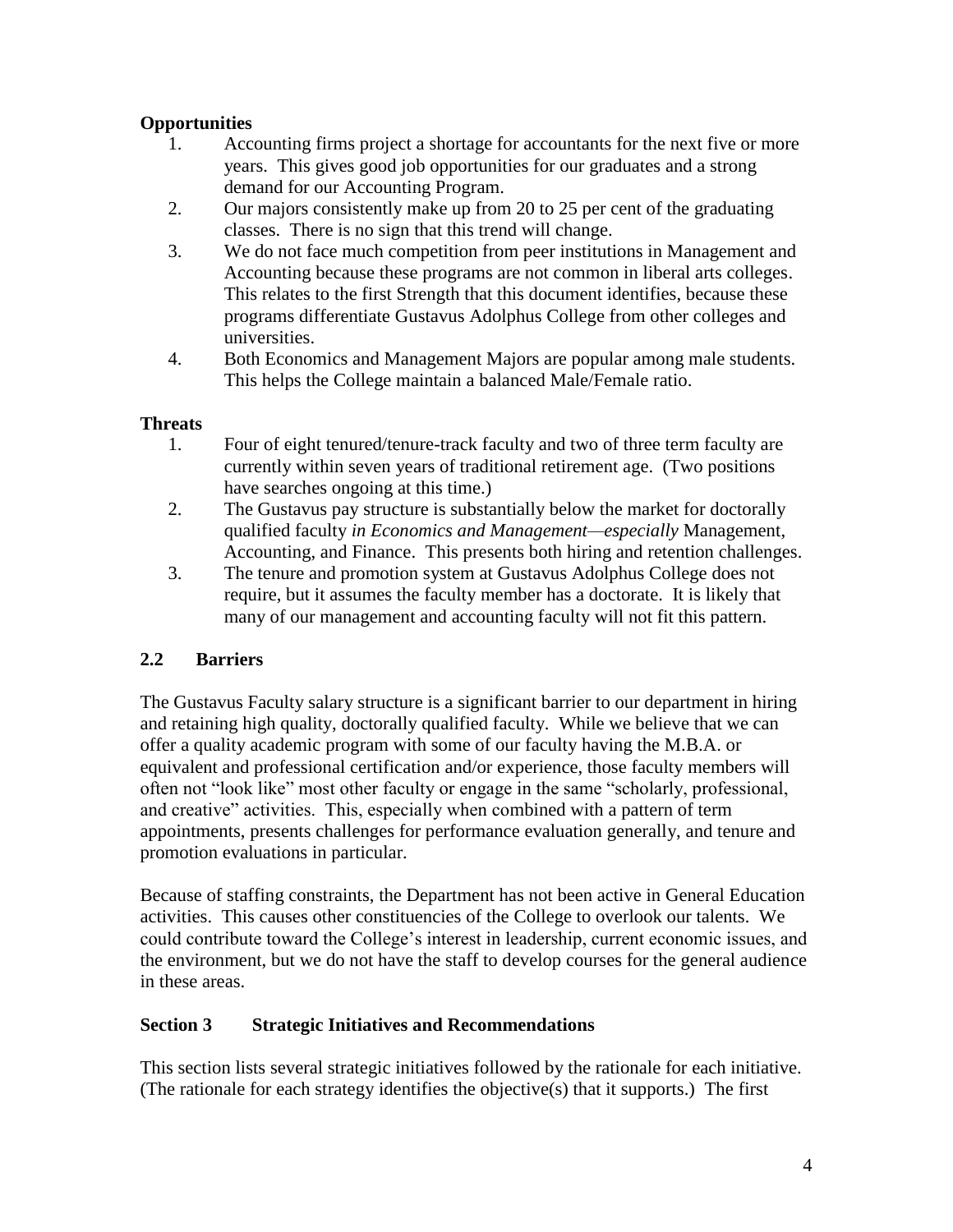subsection describes strategies applicable to the department as a whole; the remaining three subsections describe initiatives for individual majors.

## **3.1 Department-Wide Strategies**

- 1. To continue to offer majors in Accounting, Management, International Management, and Economics. *Rationale:* Gustavus Adolphus College has a long tradition of programs in these areas. All of these majors have sufficient student interest to maintain their viability. As a department we strongly feel that success in one area depends on success in the other areas. (Objective 1)
- 2. To maintain, and where necessary, strengthen the relationship between the disciplines represented in the Economics and Management Department. *Rationale:* While we are one department, we actually represent three separate, but related, disciplines (accounting, economics, and management). International Management and Public Accounting are listed as separate majors, but in reality they are special focuses of our Management and Accounting Majors respectively. For graduates in any of these programs to be successful, they must achieve a minimum level of proficiency in other areas. (Objectives 2, 4, and 8)
- 3. To increase the number of teaching faculty in the Department of Economics and Management to at least 15 full-time *teaching* professors (compared with a current staffing of 13).

*Rationale:* The Department, as expected, lost between six and eight sections per year with the conversion to the six-course teaching assignment. The short-term solution has been to handle these losses with overload contracts for J-term, but it is unhealthy to continue on that path for very long. Spreading our lost sections across three disciplines makes it virtually impossible to replace them with one hire representing a single discipline. Hiring two full-time teaching faculty members—one in Economics and one in Management—would give us 12 new sections per year. With those added sections, we propose offering:

- a. four J-term or FTS sections per year (see Department-Wide Strategy #6 below) to promote financial literacy to the general student population outside of our majors,
- b. four sections per year of junior level courses and senior seminars (Economics Major Strategy #1), and
- c. four additional sections to provide relief from enrollment pressures and develop one or two more Management electives.

We do not seek these positions to expand department enrollments, but rather to better serve our existing enrollments, to enhance our curriculum, and to offer more service courses in support of the College's general education goals. (Objectives 2, 4, 6, and 10)

4. To increase the course release for the Department Chair to four courses a year and secure a  $16<sup>th</sup>$  position (term appointment) to handle the teaching assignment the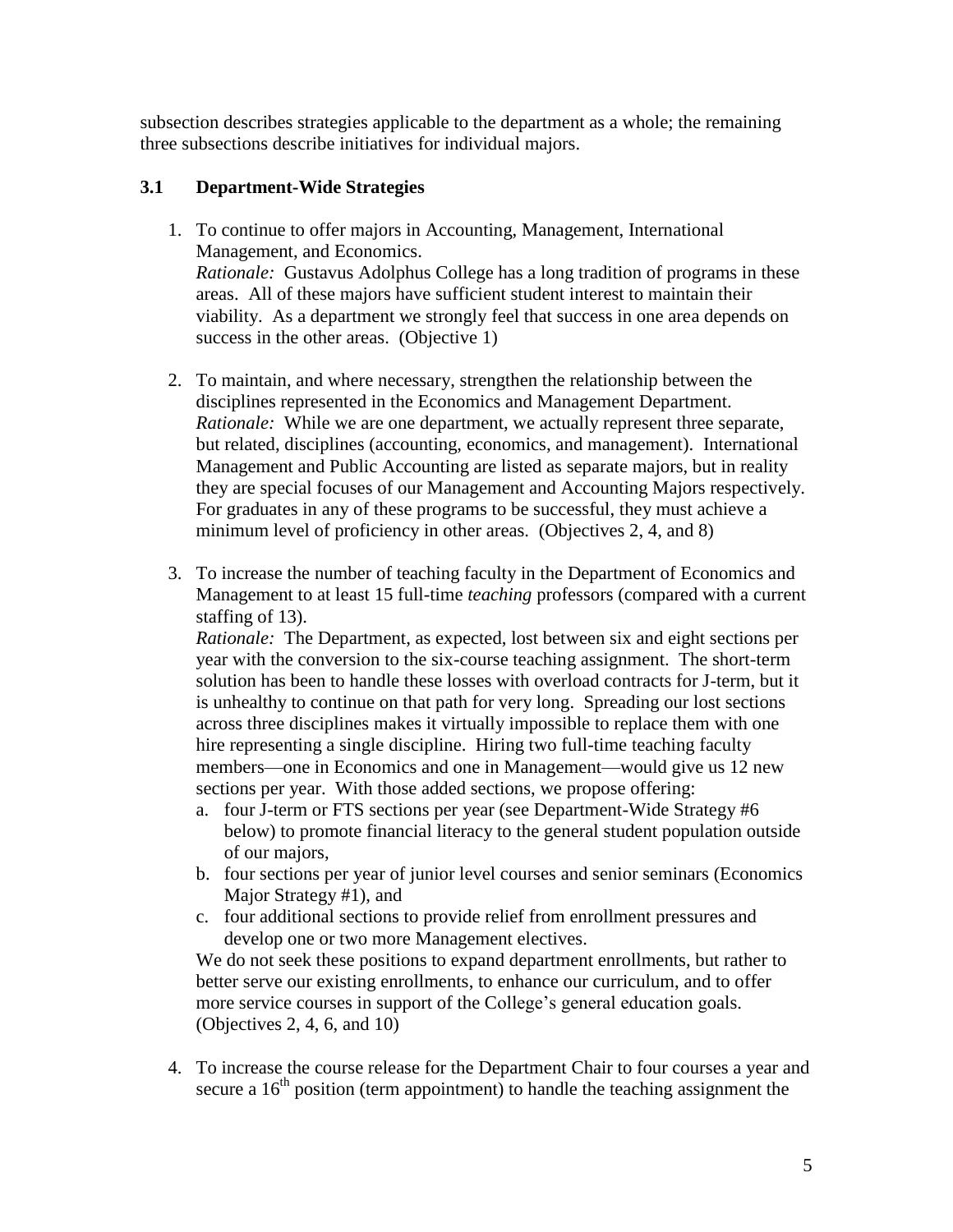chair would have handled prior to election as chair. We see the chair as being elected from current members for a three-year term as per the Faculty Handbook, but during the term of office having expanded administrative duties. *Rationale:* The size and diversity of the Department presents some management challenges that require more attention than only two-course release can provide. For the foreseeable future, the Chair will have to be active in hiring and mentoring several new faculty members. The administration of the College wants the Department to become more visible to external constituencies, and several of our goals and strategic initiatives require strong support for internships and international opportunities. (Objectives 1, 7, and 10)

- 5. To secure sufficient endowment for one of the Management Faculty positions to hire and retain a person with a Ph.D. from an AACSB accredited school of business. At the time of appointment, this person should have the scholarship and teaching experience to be appointed at the Professor rank. *Rationale:* Ideally, tenure-line faculty in Management should have a Ph.D. from a school of business. However, the current market for this credential is significantly above the Gustavus salary structure. Consequently, we have often interviewed and hired candidates with combining degrees in related areas plus business experience. Having at least one graduate from a School of Business with a strong record of scholarship will provide some academic leadership for this program.
- 6. To work with the administration and the appropriate faculty committees to develop a compensation system that is more sensitive to the market salaries for management, accounting, and economics faculty at four-year colleges. *Rationale:* Gustavus' current salary structure falls well short of market salaries in all three of our disciplines. We have had two failed tenure-track searches in management in the last three years, and we lost a tenure-track economist after his third year due to GAC's compensation structure. Failed searches and turnover have distracted us from converting one or more of our term positions to tenuretrack. Continued turnover in term positions and the inability to retain some of our tenure-track hires make it difficult to assure continuity in our curriculum, in student advising, and in department planning. (Objective 10)
- 7. To emphasize student performance expectations to improve quality in our majors and better prepare our students for graduate school. *Rationale:* This strategic plan stresses analytical skills and student research. We currently require a C+ average in the department core, and a C- or better in all courses counted towards the major. We are exploring higher standards with stricter enforcement to assure that our students are better prepared for upper level courses. (Objectives 1 and 9)
- 8. To offer on a regular basis at least four January Term or First Term Seminar courses a year to serve the general College population. These courses will be in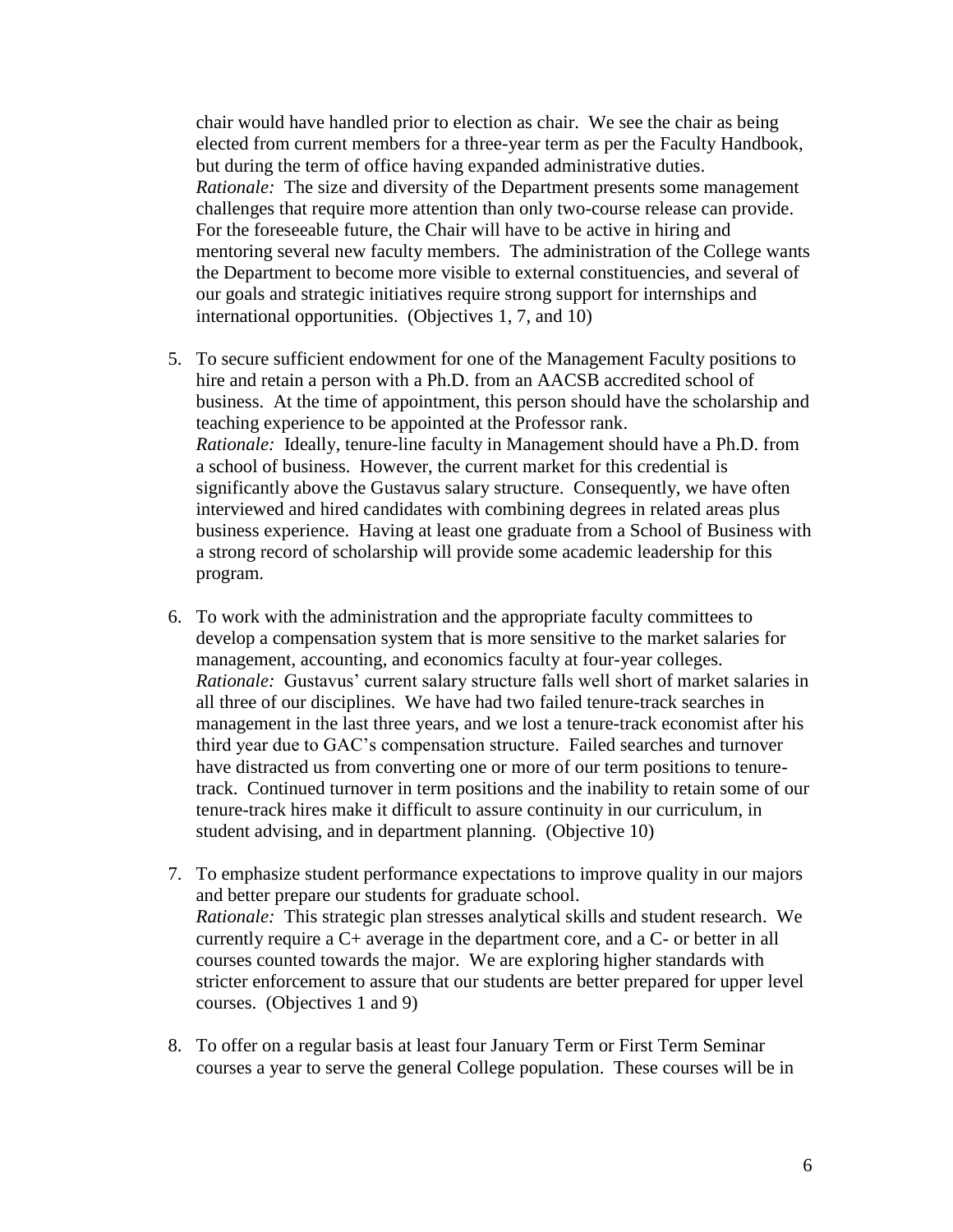addition to courses that are currently both a part of our major and a liberal arts perspective. We suggest the following courses as filling this need:

- 1. An introductory business course for non-majors.
- 2. Personal Financial Planning
- 3. A course in current economic issues for non-majors
- 4. Global Economic Issues (for non-majors)

*Rationale:* We currently offer only one First Term Seminar Course as an overload. All of our January Term courses are staffed as overloads. Assuming we get the additional positions, we should offer on a regular basis courses designed to strengthen the financial and economic literacy of the broader College community. (Objective 6)

- 9. To continue working with the Career Center and employers to support internship and employment opportunities for our students. *Rationale:* Currently half of our Accounting Majors complete internships in the spring semester of their senior year. Additionally, we sponsor about 30 Career Explorations in January. Our students value these experiences, but we should continually review these programs to make sure that they are getting the best possible benefit. (Objective 7)
- 10. To improve tracking of alumni who have completed graduate programs or obtained professional certification to determine how well our programs met their needs.

*Rationale:* The above Vision Statement states that we aspire to be recognized for excellence by employers and graduate schools. Surveying our alumni will provide feedback on our successes and indicate areas for improvement. This strategy will have to overcome the challenge of our students often attending graduate school after several years in the work force. (Vision Statement and Objective 1)

11. To increase dialogue with Admissions and Institutional Advancement so that they can more effectively communicate the strengths and needs of our department to their respective audiences.

*Rationale:* This department has produced many graduates who have become leaders in business and other sectors of society. The Department and the College benefit from positive communication between this Department and external constituencies. (Objectives 1 and 7)

12. To strengthen international study and international internship opportunities for our students.

*Rationale:* Currently, we encourage all of our students, especially International Management majors, to take advantage of opportunities to study abroad, do foreign internships, and take travel courses. Now that Gustavus Adolphus College has signed an exchange agreement with United International College of China, we have some additional opportunities to offer our students. (Objective 3)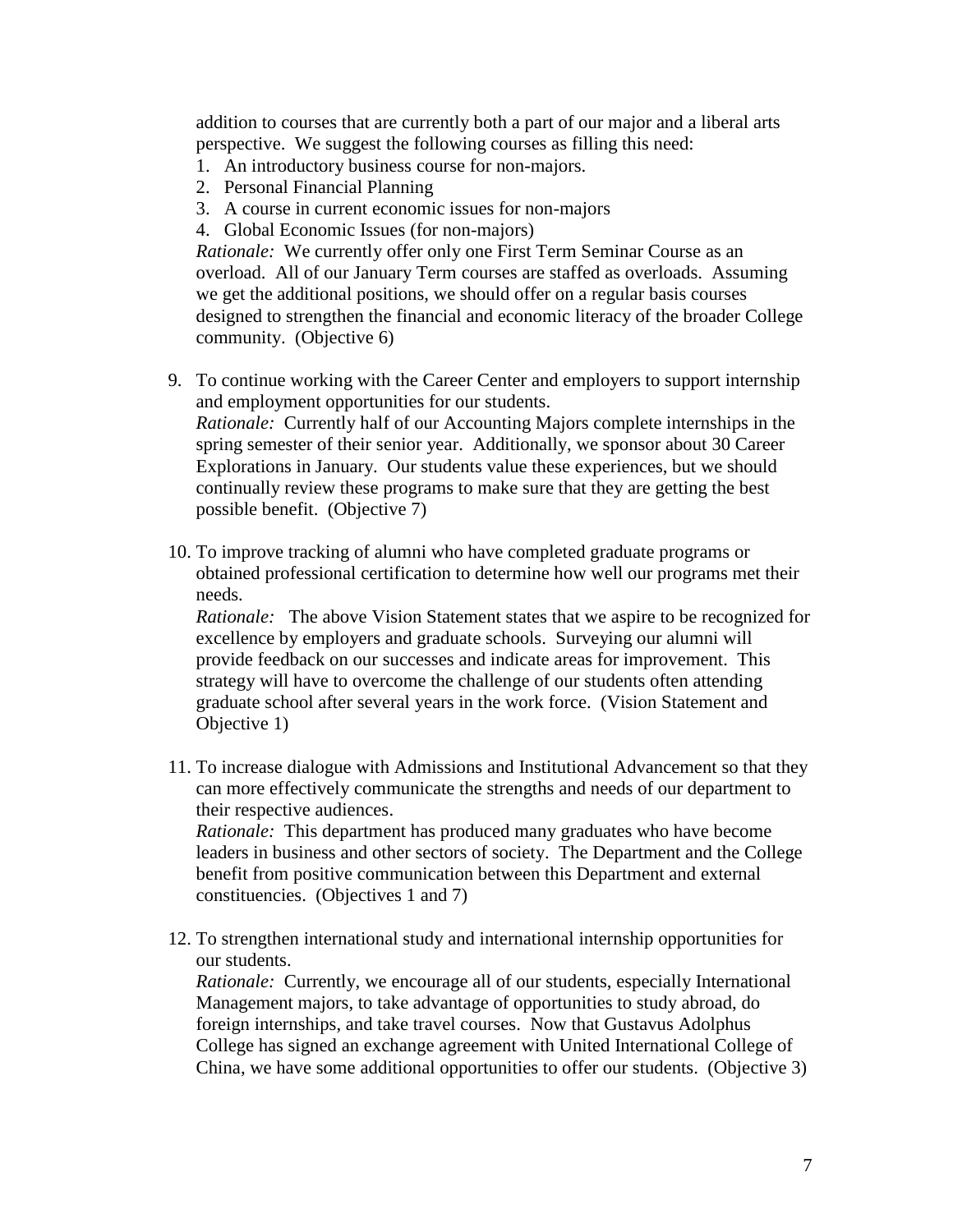13. To maintain a variety of development opportunities appropriate for a professionally diverse faculty. We will implement this initiative with a seminar for faculty active in research (especially tenure-track) and Continuing Professional Education support for faculty with professional credentials (e. g. CPA).

*Rationale:* Even with a more competitive compensation plan for our department, it is likely that we will continue to hire Accounting faculty, and perhaps Management faculty, who do not have Ph.D. training. Their industry experience and/or professional certification will reflect a very valuable, though somewhat different, skill set than that typical for those who have completed Ph.D. programs. We need to work with our faculty, as well as with the Provost's Office and the Personnel Committee, to have commonly understood expectations of "scholarly and creative activity" for purposes of tenure and promotion. These expectations should be appropriate to one's discipline and professional training and experience. (Objectives 9 and 10)

14. To become more deliberate in hosting outside speakers and opportunities for student presentations.

**Rationale:** These activities will link students (and our programs) to "the real world" environment. It also connects this department to industry leaders who have an interest in our programs. Student presentations encourage the students to engage in individual research and develop their communications skills. (Objectives 1, 4, and 7)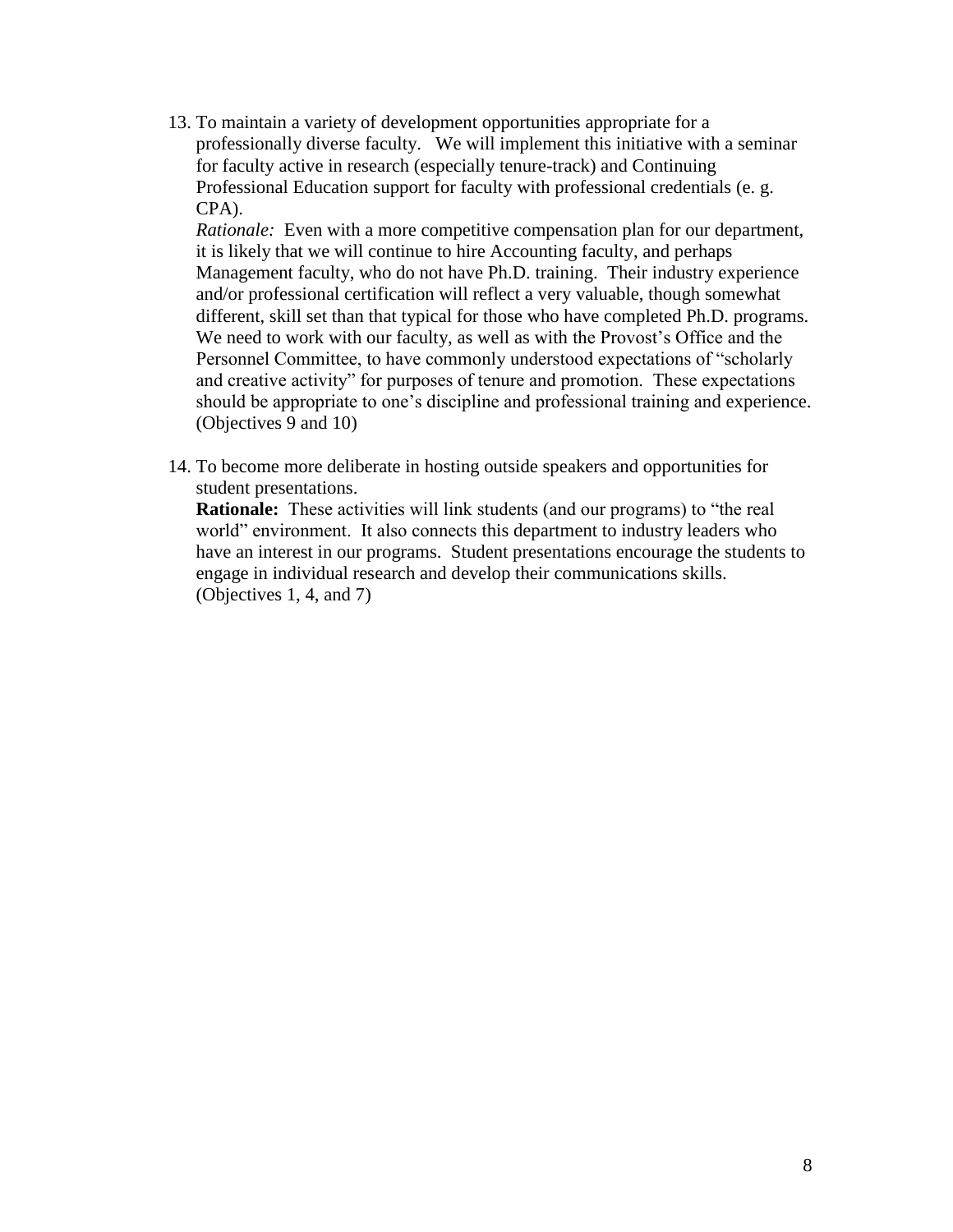## **3.2 Economics Major**

- 1. To offer two additional courses each semester in Economic Analysis. We suggest a senior seminar and a Level 2 elective each semester. The topics for these courses could easily vary over time, based on faculty interest and expertise, as well as the prominence of the topic in public conversation and debate. The following topics are some current examples that would fit our mission and be of interest to our students. Some might be taught once per year, while others may be taught less frequently. Many of these electives will support a theme of *Economics and Strategic Decision-Making.*
	- o The Economics of Strategy. (Sequenced with Managerial Economics.)
	- o The Economics of Human Resources and Personnel Management. (Could also be of interest to Management Majors who have taken Human Resource Management.)
	- o Sports Economics.
	- o Law and Economics.
	- o Health Economics. (Could fit into the *Economics Policy* theme)
	- o Mathematical Economics.
	- o Game Theory.
	- o Risk Analysis and Insurance. (This also supports the Financial Analysis track in Economics.)

Additionally, we will develop other courses with an *Economic Policy* theme. Examples of courses in this theme are listed below.

- o Energy and Environmental Policy. (Economics of the Environment will be a prerequisite.)
- o A Current Economic Problems course requiring econometric analysis of "live data."
- o A course in Urban and Regional Economics, or conversely, a course in Rural Economics, either of which might provide some nice opportunities to do some complementary things with the Geography department.
- o Industrial Organization.
- o Research Methods.
- o Economic History (could also serve History Majors).

*Rationale:* Our Economics major offers a strong background in fundamentals, but when compared to our peer institutions we do not have a rich selection of policy electives. The addition of these courses will strengthen the Economics major by providing more opportunities to practice the skills presented in the basic core. The above courses will better prepare students for graduate school. By focusing on Economics and Strategic Decision-Making, we can also use these new courses to enrich the Management and Accounting Majors. This strategy is contingent on adding one or more full-time positions in economics. (Objectives 2, 4, 8)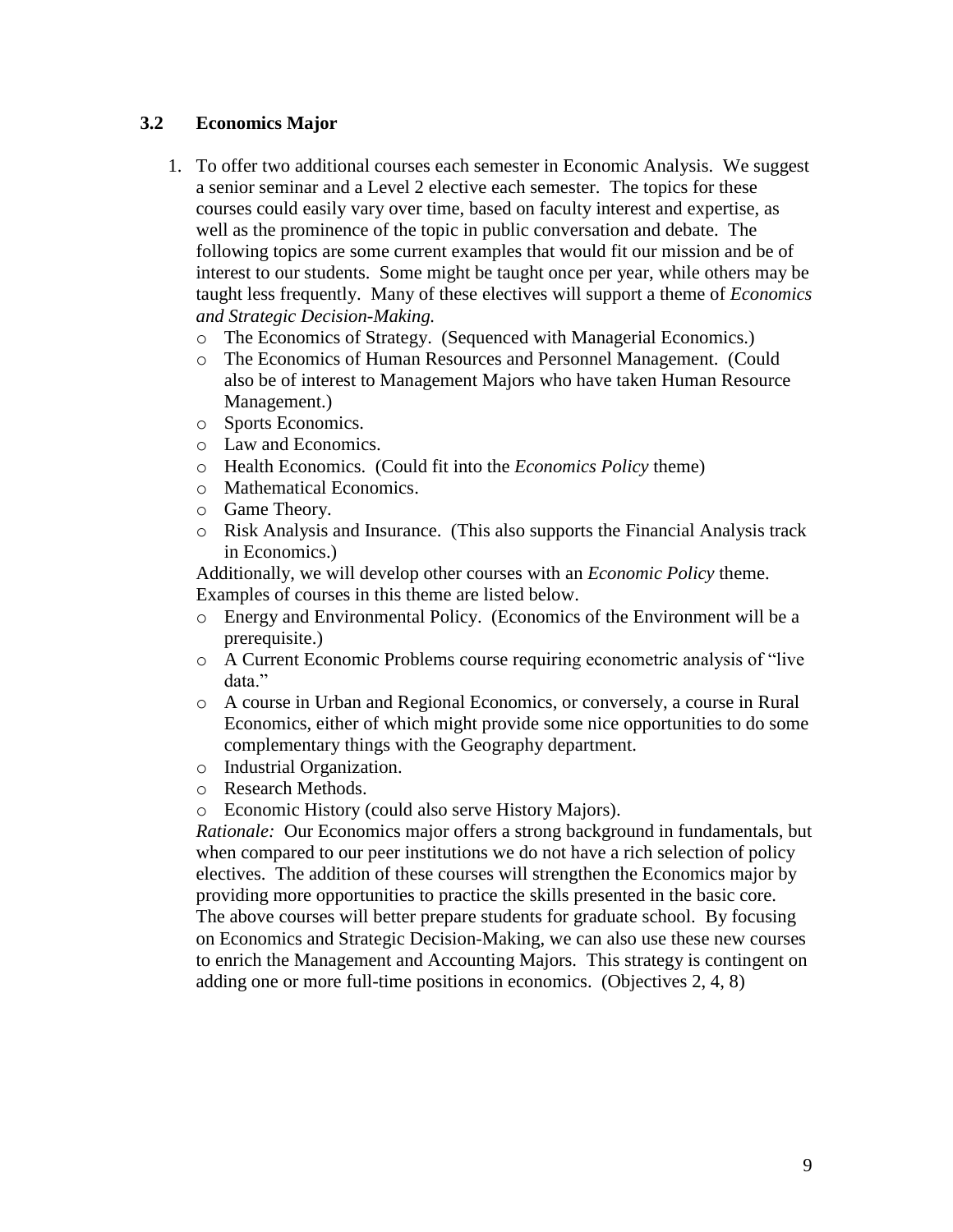2. To review and strengthen, as appropriate, the requirements of the Financial Analysis track in the Economics major. We will include feedback from employers and recent graduates (including those who have completed graduate programs) in this review. *Rationale:* Most of the students in this track seek careers in the financial service industry. We need to make sure that our course offerings and degree requirements meet our students' career and postgraduate education needs. (Objectives 1 and 7)

# **3.3 Accounting Major**

1. To offer a major that addresses licensure requirements of the Minnesota Board of Accountancy.

*Rationale:* Most of our accounting students work for CPA firms upon graduation. The Minnesota Board of Accountancy has specific education requirements for taking the CPA exam and receiving a CPA license. The Department has offered Accounting majors meeting these requirements for a long time. This strategy differentiates us from liberal arts colleges that do not offer all the courses required for taking the CPA exam. (Objectives 1 and 7)

2. To integrate our accounting courses with economics, management, and other disciplines on campus. We meet this strategy by designing linkages within our courses and requiring students to take relevant non-accounting courses as part of the major.

*Rationale:* Accounting regulators, business leaders, and accounting professionals all recognize the need for accountants to be well rounded individuals. This strategy takes advantage of the liberal arts environment of the College. (Objectives 2, 8 and 10)

3. To emphasize creative and critical thinking, problem solving, ethics, and communications skills in our courses. This program is not driven by the CPA exam—a model used by some institutions. *Rationale:* These are important skills and attributes for all accounting professionals and business leaders. This strategy differentiates us from state universities that emphasize passing the CPA exam. The major goal of the Accounting major at Gustavus is to equip students with the skills to assume a broad array of leadership and service positions. (Objectives 1, 4, and 5)